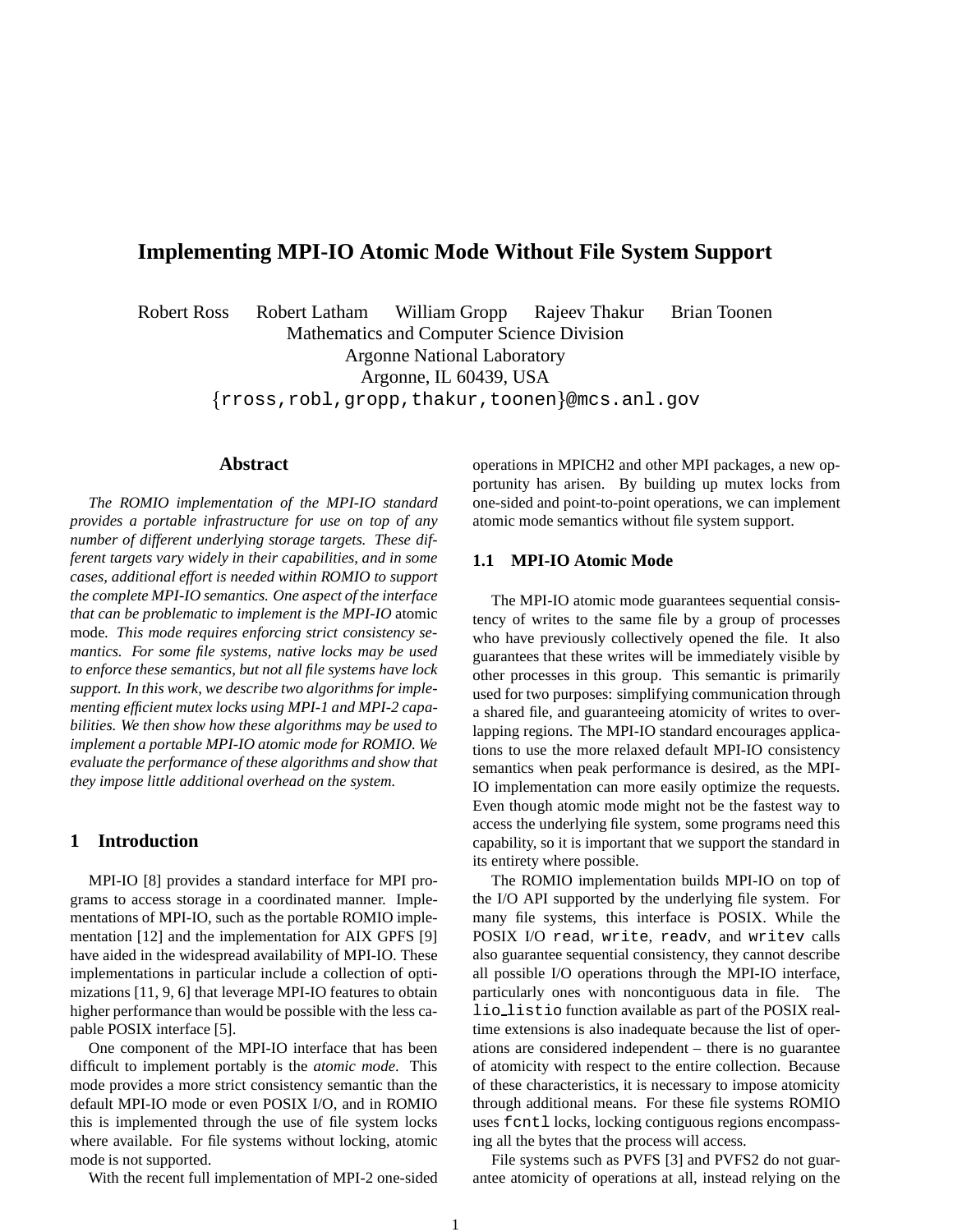MPI-IO layer to provide these guarantees. Other types of storage back-ends, such as GridFTP [1] and Logistical Networks [2] do not have locking capabilities either. In the existing ROMIO implementation atomic mode is simply not supported for these types of storage.

In order to implement atomic mode without file system support, we need to build a mechanism for coordinating access to a file, or regions of a file. Our approach is to provide a mutex lock for the entire file coupled with an efficient system for notifying subsequent processes on lock release. We will describe how we implement these capabilities in the following section.

### **2 Efficient, Scalable Mutex Locks with MPI**

The MPI one-sided operations include both *active target* and *passive target* options[8]. Active target operations require that the process that owns the memory participate in the operation. These operations are not particularly useful in this context because our processes are performing independent operations; they do not know when other processes are acquiring or releasing locks. Passive target operations, on the other hand, do not require that the owner of the memory (the target) participate. These operations are ideal for our purposes.

Before MPI one-sided calls may be used, a collection of processes must first define a *window object*. This object contains a collection of memory *windows*, each associated with the rank of the process on which the memory resides. After defining the window object, MPI processes can then perform put, get, and accumulate operations into the memory windows of the other processes.

MPI passive target operations are organized into *access epochs* that are bracketed by MPI Win lock and MPI Win unlock calls. Clever MPI implementations [10] will combine all the data movement operations (puts, gets, and accumulates) into one network transaction that occurs at the unlock.

Implementing locks with MPI one-sided operations poses an interesting challenge: the standard does not define the traditional test-and-set and fetch-and-increment operations. In fact, no mechanism exists for both reading and writing a single memory region in an atomic manner in the MPI scheme. Two approaches are outlined in [4]. These approaches have some disadvantages, particularly in that they require many remote one-sided operations and poll on remote memory regions.

At a high level, our algorithm is simple. A process that wants to acquire the lock first adds itself to a list of processes waiting for the lock. If the process is the only one in the list, then it has acquired the lock. If not, it will wait for notification that the lock has been passed on to it. Processes releasing the lock are responsible for notifying the next waiting process (if any) at lock release time.

Both algorithms presented here were influenced by the MCS lock [7], an algorithm devised for efficient mutex locks in shared memory systems. The MCS lock has two characteristics that we mimic: spinning only on local memory regions, and  $O(1)$  network transactions per lock acquisition. However, we are not able to meet their achievement of constant memory size per lock, mainly due to the constraint in MPI of not reading and writing to the same memory location in a single access epoch. Our use of MPI communication, and the approach we use for organizing memory windows, are unique to our algorithms.

#### **2.1 Mutex Locks with One-Sided Operations**

Our first algorithm uses only one access epoch to attempt to obtain the lock. In the presence of contention that access epoch is followed only by local polling. When unlocking, a single access epoch is used to release the lock, and if another process is waiting, a second access epoch notifies that process that it now holds the lock. We will call this approach the *one-sided algorithm*, because only one-sided operations are used in the algorithm.

The one-sided algorithm uses a pair of MPI window objects. The first, which we will call waitlistwin, consists of a single window of  $N$  bytes on a single process, one byte per process participating in the lock. The second window object, pollbytewin, consists of a single byte window on each of the processes. Figure 2 shows these windows, and Figure 1 shows MPI pseudocode for creating these windows.

The algorithm works as follows. Processes trying to obtain the lock use a single access epoch to read (get) all of the waitlistwin memory region except for the byte that corresponds to their rank, and they write (put) a non-zero value into the byte corresponding to their rank. This effectively places them in the list of processes that would like to obtain the lock. Following that access epoch the process examines the contents of the memory region that it read during the epoch. If all values are zero, then no one else had the lock, and they are now the owner.

Local spinning occurs when a process attempts to obtain the lock and sees that some other process already owns the lock. When this happens, the process continually reads the local byte in the pollbytewin, waiting for it to be set to a non-zero value. Another process, on releasing the lock, will notify the spinning process by writing a non-zero value into this memory region. MPI pseudocode for obtaining the lock is shown in Figure 3.

When the process is ready to release the lock, it performs a second access epoch, again reading all bytes except the one corresponding to their rank and writing a zero value into their rank. Following that access epoch the process ex-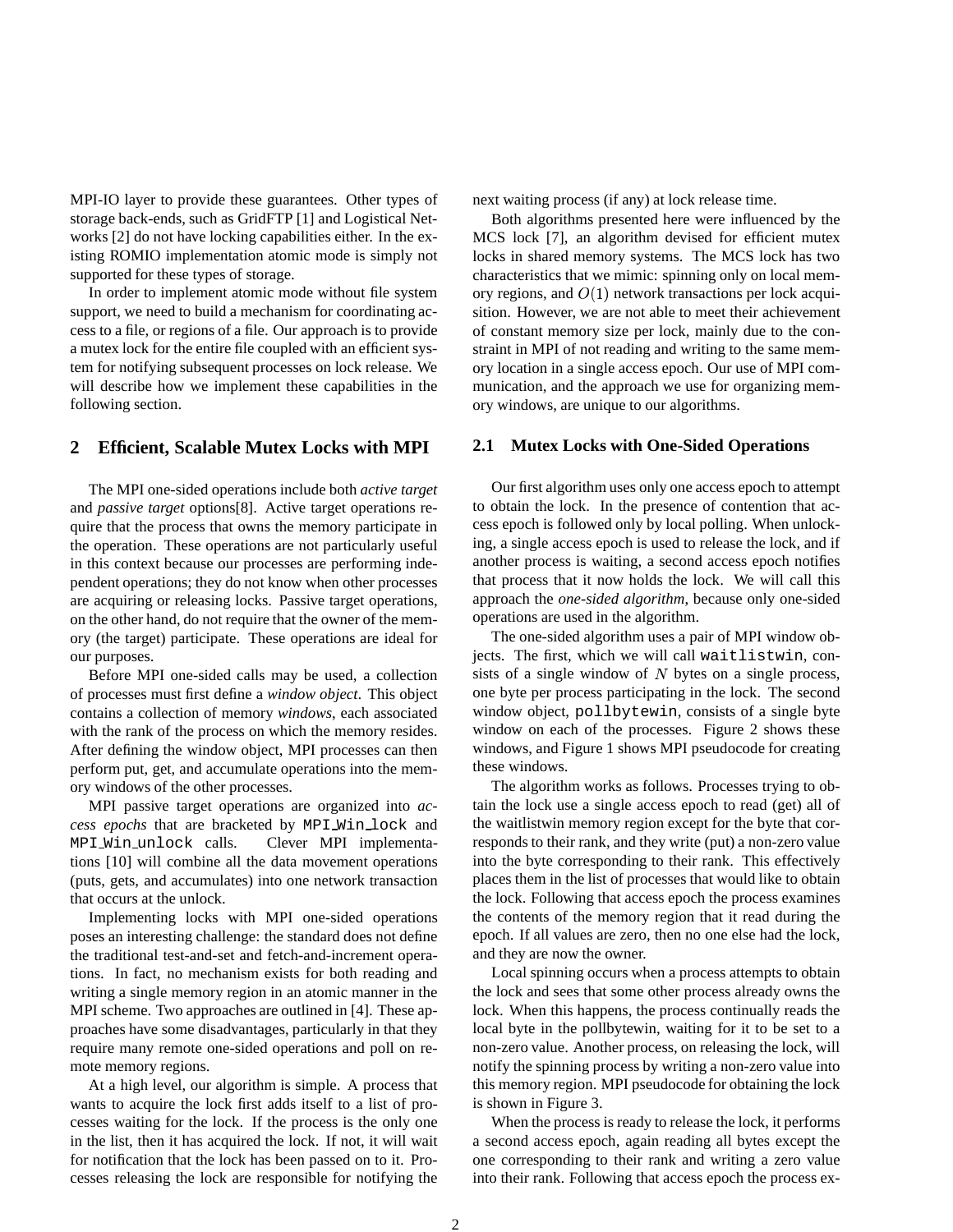```
if (myrank == homerank) {
    MPI_Win_create(waitlistaddr, nprocs, 1,
                   MPI_INFO_NULL, comm, &waitlistwin);
}
else {
   MPI_Win_create(NULL, 0, 1, MPI_INFO_NULL,
                   comm, &waitlistwin);
}
MPI_Win_create(pollbyteaddr, 1, 1, MPI_INFO_NULL,
               comm, &pollbytewin);
```
### **Figure 1. MPI pseudocode for creating windows in one-sided algorithm.**

amines the contents of the memory region that it read during the epoch. If all values are zero, then no one was waiting for the lock, and the process has finished releasing the lock. If there is a non-zero value, then one or more processes were waiting for the lock. For fairness purposes the process selects the next highest waiting rank after its own, wrapping back to rank zero as necessary. It then uses one additional access epoch to set the byte in that process's pollbytewin window to a non-zero value, notifying the process that it now owns the lock. MPI pseudocode for releasing the lock is shown in Figure 4.

#### **2.2 Eliminating Polling with Point-to-Point**

While the previous algorithm minimizes remote memory access, we would expect that spinning on local variables would waste many CPU cycles. This can be particularly important in systems where the memory bus is shared with other processors or processors are oversubscribed (i.e. more MPI processes than physical processors). One solution would be to use a back-off algorithm to mitigate CPU utilization, but that would incur additional latency in our lock acquisition.

Fundamentally we are using the pollbytewin for notification. We want one process to tell another one that it now owns the lock. Because we are in an MPI environment, we have a very effective mechanism for implementing notification: point-to-point operations. We will call our second algorithm, which uses both MPI-1 point-to-point and MPI-2 one-sided operations, the *hybrid algorithm*.

The hybrid algorithm eliminates the pollbytewin window object entirely. The process of acquiring and releasing the lock is similar to the one-sided algorithm, except that notification is handled by a single, simple MPI Send on the process releasing the lock and by a MPI Recv on the process waiting for notification, as shown in Figures 5 and 6. Because the waiting process does not know who will notify it that it now owns the lock, MPI ANY SOURCE is



**Figure 2. Two MPI windows are created in the one-sided algorithm.**

used to allow the receive operation to match any sender. A zero-byte message is used because all we are really interested in is synchronization; the arrival of the message is all that is needed.

# **3 Performance Evaluation**

We can trivially enforce atomic mode semantics by using our mutex lock to implement a whole-file lock. Because we are primarily interested in correctness, this is a viable option for a portable implementation.

Our tests were run on a subset of Jazz, a 350 node Linux cluster at Argonne National Laboratory. Jazz has both Myrinet and Fast Ethernet networks We used both of these networks for testing, providing us with results on both low and high latency networks. We expect that we will see higher overhead in the Fast Ethernet tests because of the lower performance characteristics of the network. A CVS version of MPICH2 (version 1.0 plus minor enhancements) was used as our MPI implementation.

To isolate the performance characteristics of our algorithm from other artifacts in the system, we implemented synthetic benchmarks using the two algorithms presented.

Our first benchmark measures the time spent locking and unlocking without contention. This benchmark uses two MPI processes, where the first process owns the waitwin and the second process performs a sequence of locks and unlocks (across the network). Using this benchmark we found that the operation of locking and unlocking together take an average of 0.9 ms on Fast Ethernet and 0.1 ms on Myrinet in the absence of contention.

Our second synthetic benchmark simulates a collection of processes that all independently compete for the lock in order to perform a sequence of atomic operations. The process of performing these atomic operations is simulated by sleeping for an amount of time specified as a parameter to the test. We call this time simply the "work time". We per-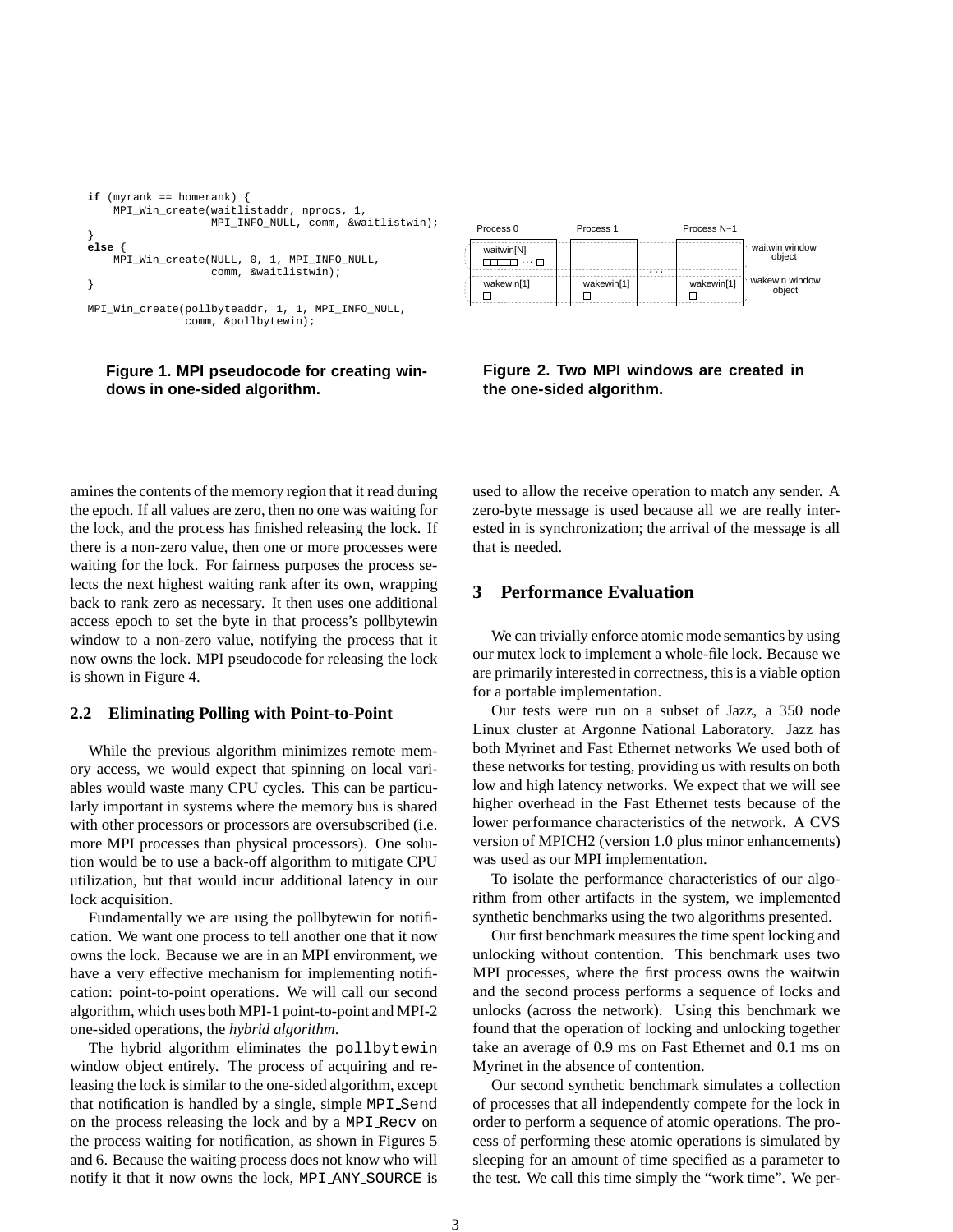```
blklens[0] = mutex->myrank;<br>disps[0] = 0;
disps[0] = 0;
blklens[1] = mutex->nprocs - mutex->myrank - 1;<br>disps[1] = mutex->myrank + 1;
           = muex->myrank + 1;
MPI_Type_indexed(2, blklens, disps, MPI_BYTE, &waitlisttype);
val = 1MPI_Win_lock(MPI_LOCK_EXCLUSIVE, homerank, 0, waitlistwin);
MPI_Get(waitlistcopy, nprocs-1, MPI_BYTE, homerank, 0, 1, waitlisttype, waitlistwin);
MPI_Put(&val, 1, MPI_BYTE, homerank, myrank, 1, MPI_BYTE, waitlistwin);
MPI_Win_unlock(homerank, waitlistwin);
/* check to see if lock is already held */
for (i=0; i < (nprocs - 1) & waitlistcopy(i) == 0; i++);
if (i \lt p \text{process} - 1) {
    unsigned char pollbytecopy = 0;
    /* spin on local variable until set by previous lock holder */
    while (!pollbytecopy) {
        MPI_Win_lock(MPI_LOCK_EXCLUSIVE, myrank, 0, pollbytewin);
        pollbytecopy = *pollbyteaddr;
        MPI_Win_unlock(myrank, pollbytewin);
    }
    /* set pollbyte back to zero */
    MPI_Win_lock(MPI_LOCK_EXCLUSIVE, mutex->myrank, 0, pollbytewin);
    *pollbyteaddr = 0;MPI_Win_unlock(myrank, pollbytewin);
}
```
**Figure 3. MPI pseudocode for obtaining lock in one-sided algorithm. Note:** waitlisttype **is actually created at lock creation time and cached in the actual implementation.**

```
val = 0;
MPI_Win_lock(MPI_LOCK_EXCLUSIVE, homerank, 0, waitlistwin);
MPI_Get(waitlistcopy, nprocs-1, MPI_BYTE, homerank, 0, 1, waitlisttype, waitlistwin);
MPI_Put(&val, 1, MPI_BYTE, homerank, myrank, 1, MPI_BYTE, waitlistwin);
MPI_Win_unlock(homerank, waitlistwin);
/* check to see if lock is already held */
for (i=0; i < (nprocs - 1) & waitlistcopy(i) == 0; i++);
if (i < nprocs - 1) {
    int nextrank;
    unsigned char pollbytecopy = 1;
    /* find the next rank waiting for the lock. we start with the
     * rank after ours and look in order to ensure fairness.
     */
    nextrank = myrank;
    while (nextrank < (nprocs - 1) && waitlistcopy[nextrank] == 0) nextrank++;
    if (nextrank < nprocs - 1) nextrank++; /* nextrank is off by one */else {
       nextrank = 0;
        while (nextrank < myrank && waitlistcopy[nextrank] == 0) nextrank++;
    }
    /* set pollbyte on next rank (who is spinning) */
    MPI_Win_lock(MPI_LOCK_EXCLUSIVE, nextrank, 0, pollbytewin);
    MPI_Put(&pollbytecopy, 1, MPI_BYTE, nextrank, 0, 1, MPI_BYTE, pollbytewin);
    MPI_Win_unlock(nextrank, pollbytewin);
}
```
**Figure 4. MPI pseudocode for releasing lock in one-sided algorithm.**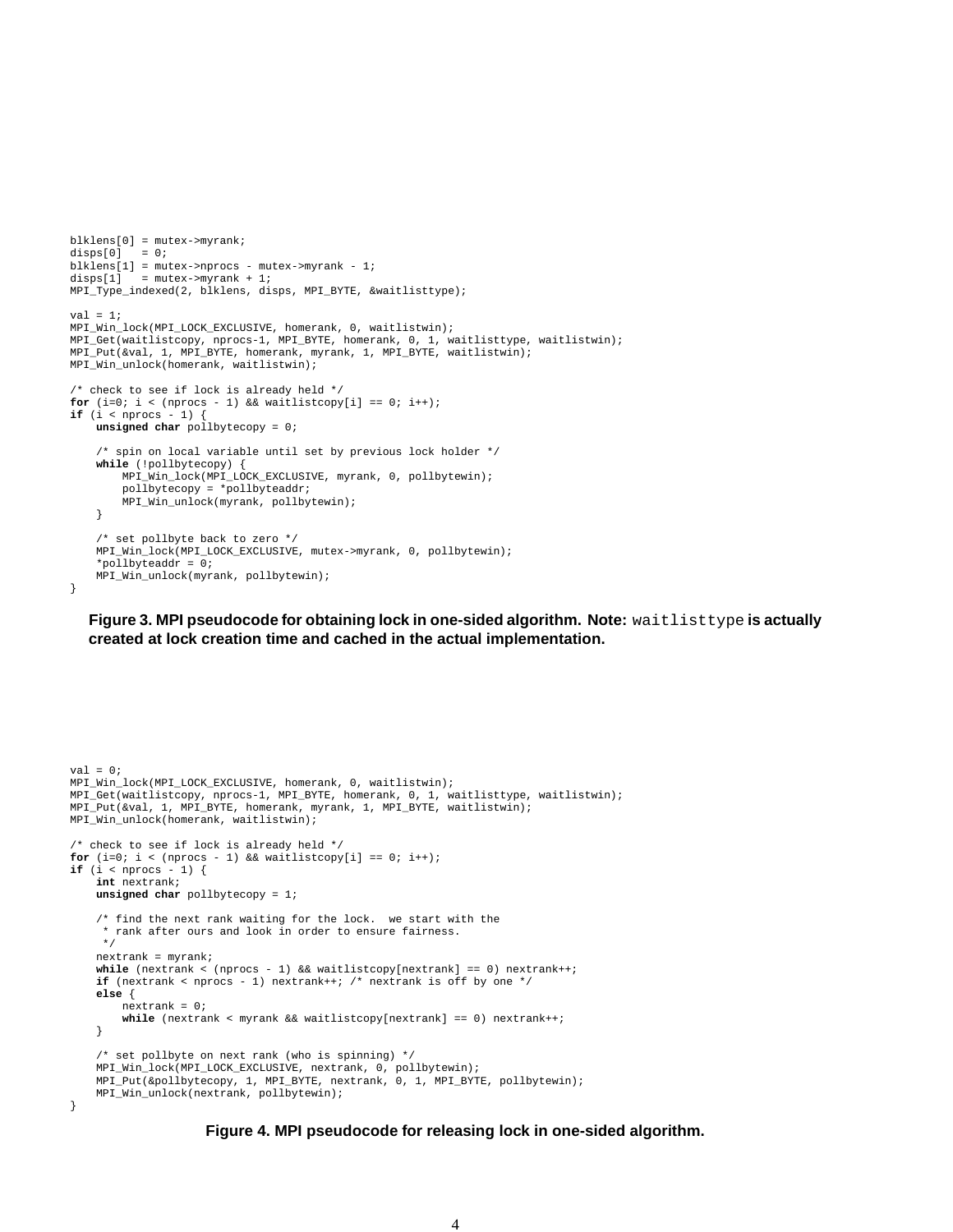```
/* add self to waitlist */
val = 1;
MPI_Win_lock(MPI_LOCK_EXCLUSIVE, homerank, 0,
             waitlistwin);
MPI_Get(waitlistcopy, nprocs-1, MPI_BYTE,
        homerank, 0, 1, waitlisttype, waitlistwin);
MPI_Put(&val, 1, MPI_BYTE, homerank, myrank,
        1, MPI_BYTE, waitlistwin);
MPI_Win_unlock(homerank, waitlistwin);
/* check to see if lock is already held */
for (i=0; i < nprocs-1 && waitlistcopy[i] == 0; i++);
if (i < nprocs - 1) {
    /* wait for notification */
    MPI_Recv(NULL, 0, MPI_BYTE, MPI_ANY_SOURCE,
             WAKEUPTAG, comm, MPI_STATUS_IGNORE);
```
}

```
Figure 5. MPI pseudocode for obtaining lock
in hybrid algorithm.
```
MPI\_Win\_lock(MPI\_LOCK\_EXCLUSIVE, homerank, 0, waitlistwin); MPI\_Get(waitlistcopy, nprocs-1, MPI\_BYTE, homerank, 0, 1, waitlisttype, waitlistwin); MPI\_Put(&val, 1, MPI\_BYTE, homerank, myrank, 1, MPI\_BYTE, waitlistwin); MPI\_Win\_unlock(homerank, waitlistwin); **for**  $(i=0; i \le n$  procs-1 & waitlistcopy $[i] == 0; i++)$ ; **if**  $(i \lt p$   $\lt$   $(n)$   $($ **int** nextrank = myrank; /\* find the next rank waiting for the lock \*/ **while** (nextrank < nprocs-1 && waitlistcopy[nextrank] == 0) nextrank++; **if** (nextrank < nprocs - 1) { nextrank++; /\* nextrank is off by one \*/ } **else** {  $nextrank = 0;$ **while** (nextrank < myrank && waitlistcopy[nextrank] == 0) nextrank++; } /\* notify next rank with zero-byte message \*/ MPI\_Send(NULL, 0, MPI\_BYTE, nextrank, WAKEUP, comm); }

/\* remove self from waitlist \*/

**Figure 6. MPI pseudocode for releasing lock in hybrid algorithm.**

form 100 iterations of this lock/work/unlock cycle on each process as part of a single test. We found that we were unable to accurately simulate a smaller amount of work than 10 ms because the nanosleep function call consistently delayed for no less than 10 ms regardless of how small a time value we passed to it.

In a real system this work time would be the time spent performing the I/O operations. Typical I/O operations take on the order of milliseconds. A high-end storage system capable of delivering 100 MBytes/sec can read or write about 1 MBytes in 10 ms – a fairly typical I/O size in the world of high-performance I/O. We vary our work time from 10 to 100 milliseconds in our experiments, simulating I/O operations of 1 Mbytes to 10 Mbytes in our hypothetical storage environment.

We know that there will be no I/O overlap using our algorithm, because we are serializing access to implement the atomic mode. This means that the total time to execute our synthetic benchmark is approximately  $n$  times our selected work time plus any overhead incurred by our locking algorithm, where  $n$  is the number of processes. We are interested in measuring this overhead and examining it as a percentage of the sum of the work times for all processes. To calculate the "overhead time", we subtract the total amount of time that processes actually spend working (not waiting for the lock) from the total elapsed time of the simulation. We then calculate the percentage of time lost due to our algorithm's overhead, which we term the "percent overhead".

To estimate the percent overhead for smaller work times, we ran our benchmark without any delay between locking and unlocking (effectively zero work time). This gave us an upper bound on the amount of time spent in the locking and unlocking operations. We used these values to estimate percent overhead at a 1 ms work time value.

In Figure 7(a) and Figure 7(b) we compare the percent overhead of using the one-sided algorithm to the percent overhead of using the hybrid algorithm as a percentage of total elapsed time. Work time is fixed at 100 msec per operation. We see that the hybrid algorithm performs at least as well as the one-sided algorithm in all cases. If the CPUs are oversubscribed, hybrid performance does not degrade while the percent overhead of the one-sided method increases dramatically. Because we see performance improvements in the oversubscribed case and no penalty with one CPU per process, we will focus on the hybrid algorithm for the rest of this discussion.

In Figure 8(a) we focus on the overhead of the hybrid algorithm, varying both number of processes (X axis) and the time spent holding the lock ("working") on each iteration, using the Fast Ethernet network. We see that for simulated work times in the range of 32 ms and higher, overhead is negligible (less than 2%). Even at a 10 ms work time the overhead is sufficiently small for 64 processes (approximately 4.25%), and the rate at which the overhead increases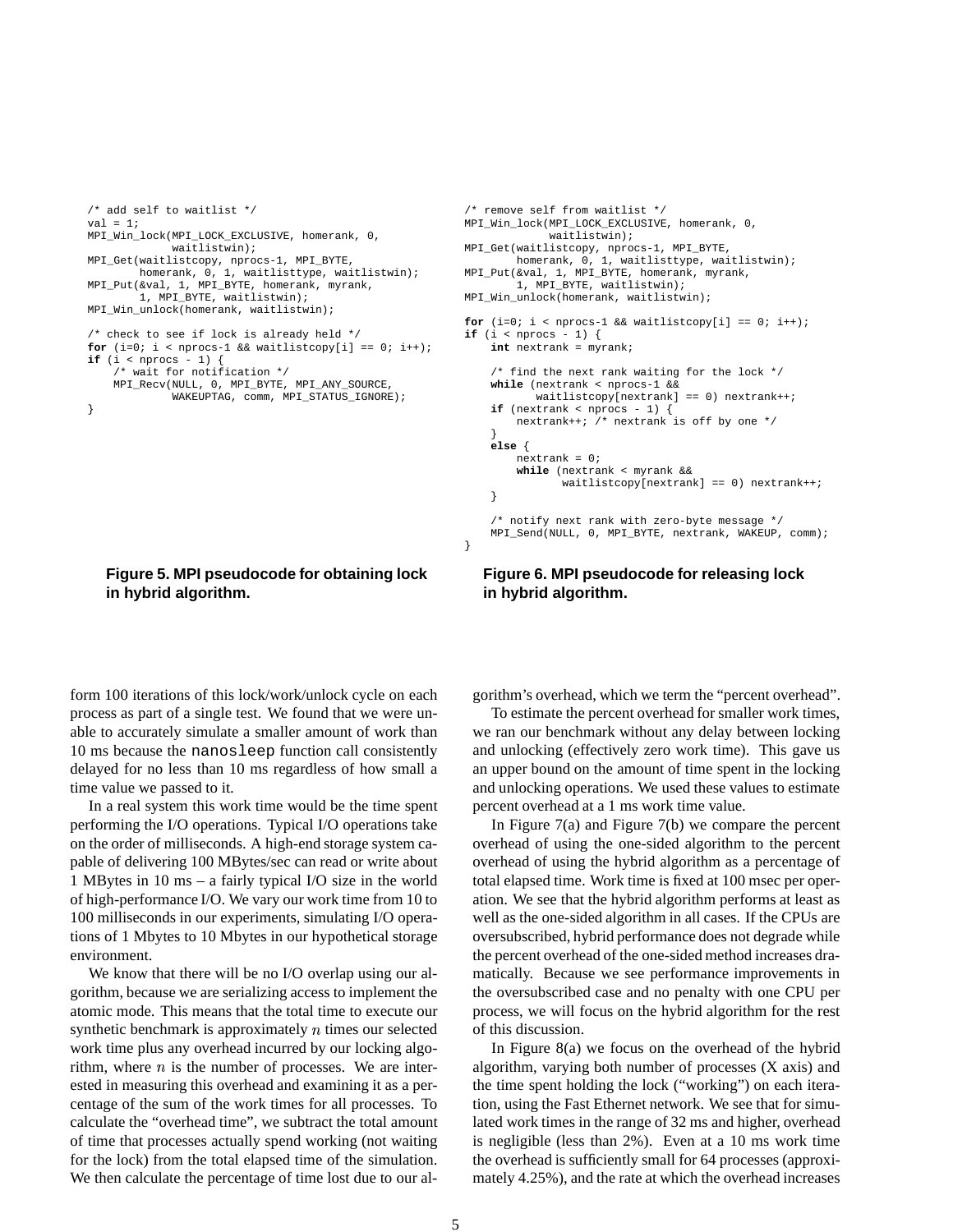

(a) The one-sided and hybrid techniques. '2proc' indicates two MPI processes per CPU

(b) Highlighting the three low-overhead cases in (a)





(a) Percent overhead vs. work size for Fast Ethernet

(b) Percent overhead vs. work size for Myrinet. Observe that the scale of the Y-axis is one tenth that of Ethernet.

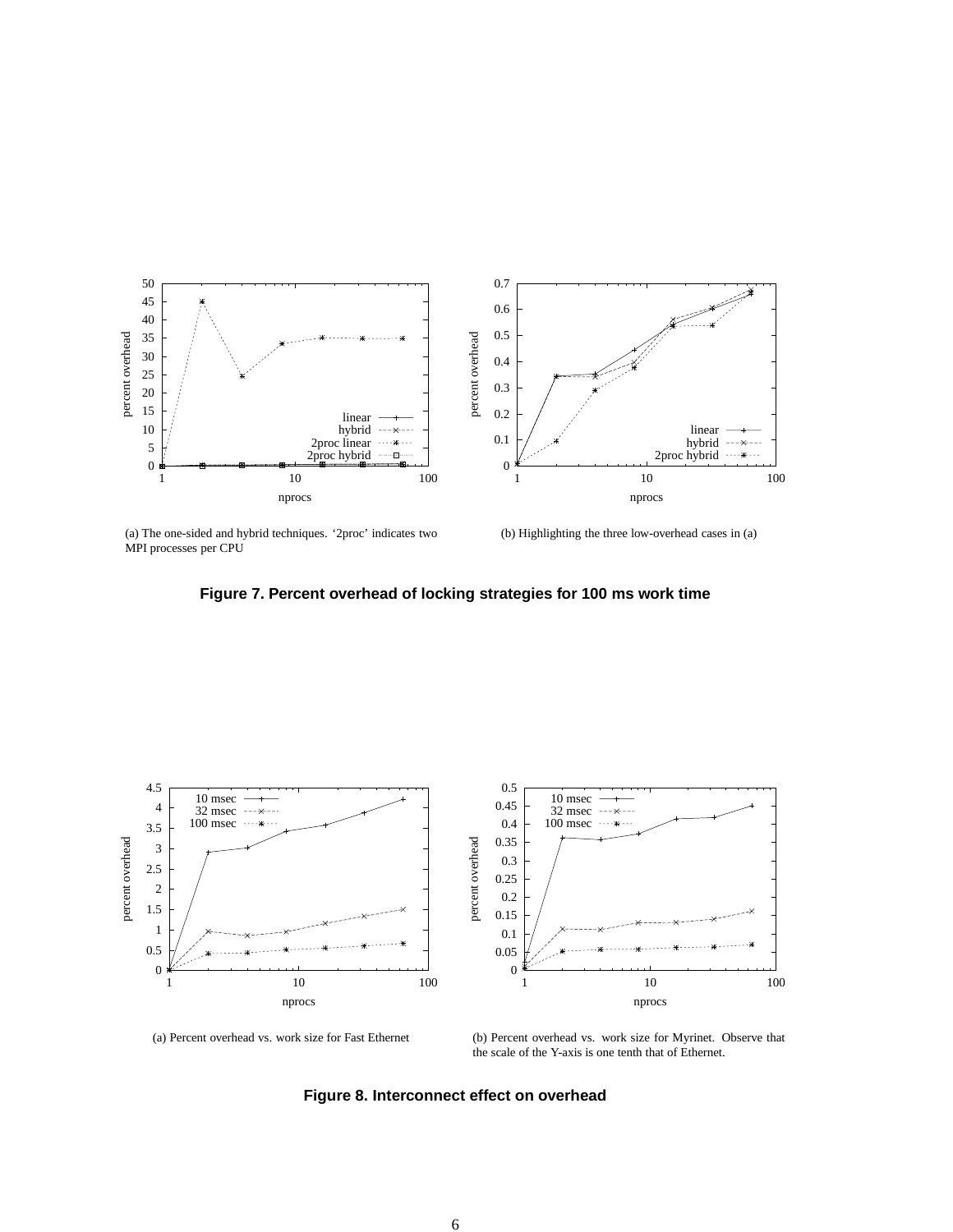|                                              |  | 816 | 32 | -64 |
|----------------------------------------------|--|-----|----|-----|
| Fast Ethernet   0.008 2.0 5.4 11.2 24.7 56.4 |  |     |    |     |
| Myrinet 0.004 0.28 0.6 1.3 2.8 5.9           |  |     |    |     |

**Table 1. Total overhead time from simulation with zero work time (ms)**

with increasing numbers of processes indicates that the algorithm would scale to many more processes for this work granularity. The reason that we see only 4.25% overhead at 10 ms of work time when earlier we calculated that for Fast Ethernet the locking and unlocking sequence takes 0.9 ms is that processes attempting to acquire the lock can do so while the lock is held by another process, overlapping some lock communication with another process's work time.

Figure 8(b) shows a repeat of the experiment, this time making use of the Myrinet network. Percent overhead is an order of magnitude smaller, which is what we would expect given that Myrinet latency is roughly an order of magnitude lower than Ethernet.

Table 1 presents the results of running our simulation with no delay between locking and unlocking. These values give us an indication of the amount of overhead that would occur for very small work times. Numbers for the single process case are particularly low because all communication occurs locally. We can estimate an expected percent overhead for a given work time with the equation  $100 * O_n/(O_n + n * Tw)$ , where *n* is the number of processes concurrently operating,  $O_n$  is the total overhead for *n* processes on the given network, and  $Tw$  is the work time. This estimate is actually somewhat high because it does not account for overlap of locking attempts by some processes during the work time of another.

Using this equation we can estimate that we would spend approximately 47% of our time locking and unlocking in the case of a 1 ms work time on 64 processes on the Fast Ethernet network, or 8.5% of our time on the Myrinet network. We note that percentage overhead will always become a factor as the amount of work performed becomes smaller; this is an unavoidable result of the network operations necessary to acquire the distributed lock.

The experiments above show that for modest work times (as low as 10 ms), our algorithm incurs very little overhead on either network. For smaller work sizes the algorithm is efficient only on a high-performance network such as Myrinet.

# **4 Conclusions and Future Work**

We have presented two new algorithms for implementing mutual exclusion with notification using MPI primitives. Our algorithms are capable of performing locking and unlocking in two access epochs in the absence of contention, and an additional remote access epoch or a single point-topoint is used for notification in the event of contention. The algorithms are also designed to avoid starvation by cycling through ranks. We have shown that the better of these two algorithms operates with very low overhead even in oversubscribed systems. We found that for operations that require 10 ms or more to complete, our algorithm was efficient even on a low-performance Fast Ethernet network. For operations that require less time, a higher-performance network would be necessary to maintain efficiency. We intend to use this algorithm for implementing MPI-IO atomic mode in a portable manner in ROMIO; however, the low overhead nature of the algorithm makes it a useful building block for applications in general.

While this work has focused specifically on providing a correct and efficient implementation that is portable across file systems, there are a number of ways in which this work could be extended if we determined that higher performance atomic mode access was necessary. One manner in which this system could be improved is through the detection of non-overlapping file views. File views are the mechanism MPI-IO uses for specifying a subset of a file that a process will access. When the file view for a process does not overlap with the file views of other processes, locking is unnecessary – conflicts will not occur. Because of the complexity of the MPI datatypes used to describe file views, this is an open research topic.

Another manner in which this work could be enhanced is through the use of multiple locks to partition a file into independent regions. Processes could then acquire only the locks needed to access regions that they were changing, allowing for concurrent access to separate regions. Ideally a range-based locking approach would be used. While maintaining the shared data structures necessary to store a list of ranges will undoubtedly require additional overhead, this approach might lead to an MPI-IO atomic mode that provides a level of concurrency and efficiency that beats that of the best file system locking implementations, eliminating the need for file locks in ROMIO entirely.

We have demonstrated that this work introduces little overhead for up to 64 processes. To handle even more processes (on the order of thousands), a tree algorithm might be more appropriate, where leaf nodes first acquire an intermediate lock before acquiring the lock itself. This level of indirection would limit contention on the byte array. Further testing at scale is necessary to determine if this extra degree of complexity in the algorithm is warranted.